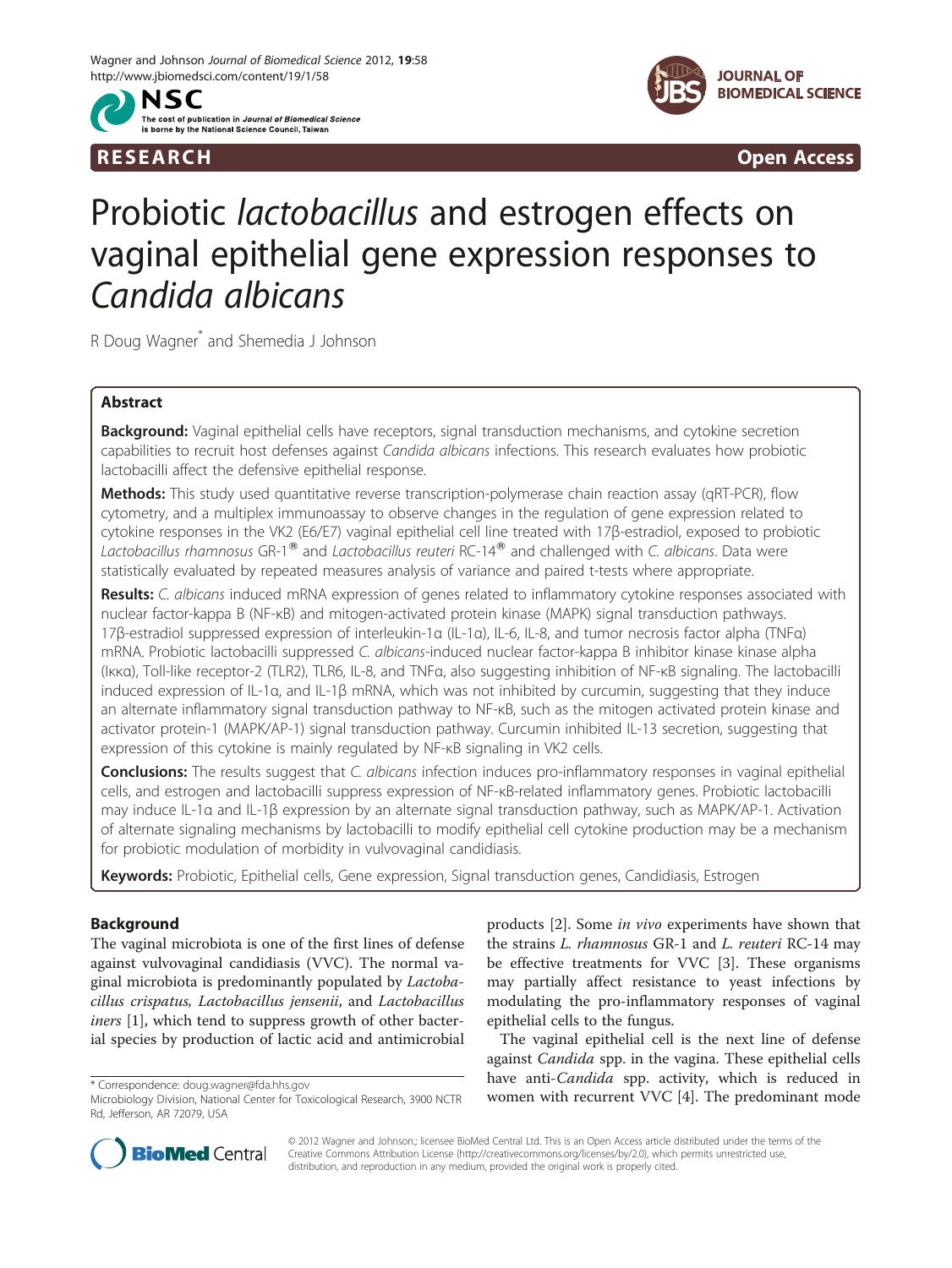of protection against VVC has shifted in the estimation of some scientists from adaptive immunity to innate immunity, which may be responsible for symptomatic presentation of the disease [\[5\]](#page-7-0). The vaginal epithelial cell can be considered part of this innate defense system, as it is capable of producing pro-inflammatory cytokines. These cells are known to send Langerhans cell recruitment signals in the form of the CCL20 chemokine [\[6](#page-7-0)] and they also express other immune recruitment molecules [\[7](#page-7-0)]. Epithelial cells of the human genitourinary tract respond to microbial surface molecules with Toll-like receptors-2, 4, and 6 that initiate transcription of pro-inflammatory cytokines, such as interleukin-8 (IL-8), IL-6, IL-1α, IL-1β, and tumor necrosis factor alpha (TNFα) by way of the nuclear factor-kappa B (NF-κB) signal transduction pathway [\[8,9](#page-7-0)]. Other microbial surface molecule pattern recognition molecules and signal transduction pathways may also be involved in pro-inflammatory epithelial cell responses. Recognition of surface molecular patterns of probiotic bacteria by VEC may account for some of their ability to modify host responses to C. albicans.

Estrogens appear to affect the recruitment of host defenses to C. albicans by epithelial cells of the female reproductive tract. For example, primary uterine epithelial cells respond to estrogen with decreased secretion of lipopolysaccharide-induced cytokines, IL-6, IL-8, and macrophage migration inhibition factor [\[10](#page-7-0)]. Expression of the regulatory protein NF-κB is also decreased in these cells by estrogen, which may cause decreased expression of cytokine genes, such as IL-6, IL-8, IL-1α, IL-1β, TNFα, and others under its regulation. Thus, estrogen may be an important factor affecting the barrier and host defense recruitment functions of the vaginal epithelium as well, and its role must be assessed in conjunction with studies of probiotic lactobacilli effects.

The present study was done to evaluate effects of probiotic lactobacilli on VVC at the point of fungal contact with vaginal epithelial cells with estrogen present in the form of 17β-estradiol. The effects of probiotic lactobacilli on how the VK2 cell model of vaginal epithelial cells respond to contact with C. albicans, with and without the influence of estrogen, was studied at the level of expression of genes for intracellular signal transduction mechanisms and intercellular signaling by cytokines.

## Methods

## Microbial strains and growth conditions

Candida albicans strain B 311 (ATCC 32354) was grown aerobically overnight in Sabouraud's dextrose broth (Thermo Fisher Scientific, Houston, TX) at 37 °C. L. *rhamnosus* GR-1<sup>®</sup> and *L. reuteri* RC-14<sup>®</sup> (provided by Dr. Gregor Reid, Urex Bioscience, London, Ontario) were grown anaerobically in MRS broth (Thermo Fisher) at 35 °C.

## Culture and microbial challenge of VK2 cell line

The VK2 (E6/E7) vaginal epithelial cell line (VK2) [\[11](#page-7-0)], purchased from the American Type Culture Collection, Rockville, MD, as product CRL-2616, was grown to confluence as polarized monolayers on 35 mm polycarbonate inserts [[7,12\]](#page-7-0) in keratinocyte-serum free medium (K-SFM) containing 5 ng/ml recombinant epidermal growth factor and 50 μg/ml bovine pituitary extract (Invitrogen Corporation, Grand Island, NY) and some experimental groups contained 10 nM 17 β-estradiol added to the basolateral medium [\[13](#page-7-0)]. Genital tract secretions (GTS) medium [[14\]](#page-7-0) was used on the apical side of the VK2 cell monolayers. The cells were grown at 37 °C with a 5%  $CO<sub>2</sub>$  atmosphere and 100% humidity. Confluence, polarization, and differentiation of the VK2 cell monolayers were assessed by measurement of trans-epithelial electrical resistance (TEER) with an EVOM device (World Precision Instruments, Inc., Sarasota, FL). Viability of the VK2 cell monolayers were assessed by measurement of lactate dehydrogenase (LDH) released into the basolateral medium after experimental treatments using a commercial assay kit (Takara LDH cytotoxicity detection kit, Thermo Fisher). Probiotic lactobacilli were added at  $1 X 10<sup>7</sup>$  CFU/ml to the apical culture chambers 4 hr before an 18 hour challenge with 2 X  $10^6$  CFU/ml C. albicans. The six experimental groups compared in this study were: (1) VK2 cells grown 18 hr with K-SFM medium on the basolateral sides and GTS medium on the apical sides of the culture inserts, (2) VK2 cells cultured in the same media and challenged with  $2 \text{ X } 10^6$  CFU C. albicans, (3) VK2 cells with 10 nM 17β-estradiol in the basolateral medium, (4) VK2 cells in the same media with 10 nM 17β-estradiol added to the basolateral medium and challenged with 2 X  $10^6$  CFU C. albicans, (5) VK2 cells incubated 22 hours with 1 X  $10^7$  CFU of both *Lactobacillus* strains in the apical GTS medium, and (6) VK2 cells cultured with 10 nM 17β-estradiol added to the basolateral medium and pre-incubated 4 hours with 1 X  $10^7$  CFU of both Lactobacillus strains before challenge with 2 X  $10^6$  CFU *C. albicans*. The final incubations were 18 hours after C. albicans challenge.

## Real-time RT-PCR gene expression profiling

Total cellular RNA samples from VK2 cell monolayers were isolated using RNeasy Protect™ total RNA isolation kits (Qiagen, Inc., Valencia, CA). The RNA samples were reverse-transcribed with the  $RT^2$  PCR Array<sup>™</sup> first strand kit (SABioscience, Fredrick, MD) and the resulting cDNA were applied to real-time PCR using  $RT^2$ -Profiler™ kits (SABioscience) for detection in a BioRad (Hercules, CA) Pci,Q5 instrument. The  $RT^2$ -Profiler<sup>™</sup> kits used in the study were: PAHS-011A Human Inflammatory Cytokines and Receptors, PAHS-052A Human Innate and Adaptive Immune Responses, PAHS-025A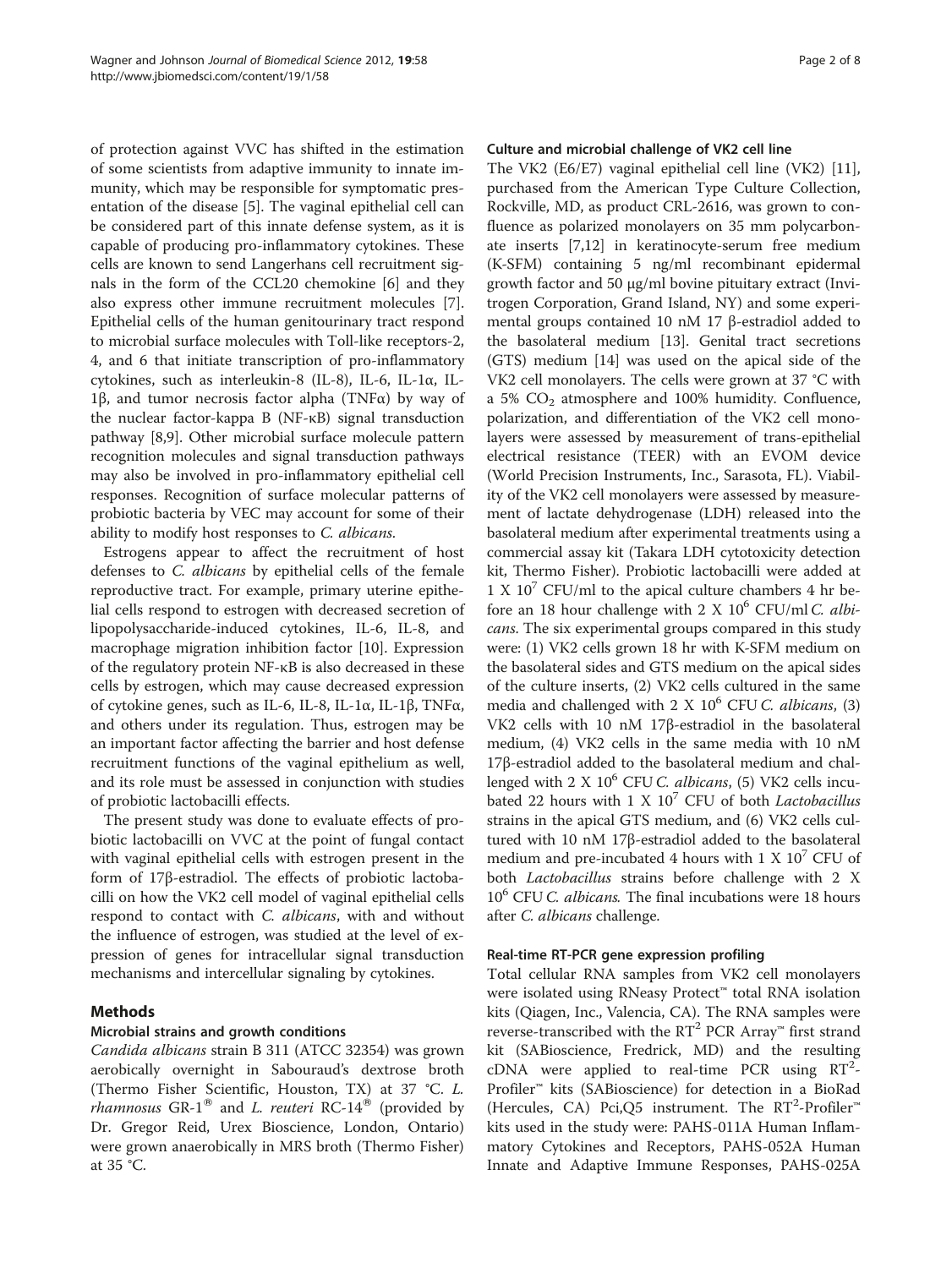Human NF-κB Signaling Pathway, PAHS-077A Human Inflammatory Response and Autoimmunity, PAHS-014A Human Signal Transduction Pathway Finder; together, they measured mRNA levels of 145 genes associated with innate immune cell signaling. The PAHS-999A Human RT<sup>2</sup> RNA QC PCR Array was used to validate the quality of the cDNA products prior to real-time PCR analysis. The  $RT^2$  PCR Array<sup>™</sup> products contain primers for housekeeping genes: beta-2 microglobulin, hypoxanthine phosphoribosyl transferase 1, ribosomal protein L13a, glyceraldehyde-3-phosphate dehydrogenase, and beta actin, which are used by the analysis software as internal controls. Results of the PCR array experiments were analyzed with online software at SABioscience to determine the key signal transduction pathways and immune system interaction genes affected by C. albicans, 17β-estradiol, and the probiotic Lactobacillus spp. strains. The software calculated fold changes in mRNA concentrations using the formula:  $2^{-\Delta Ct}$  test sample/ $2^{-\Delta Ct}$ control sample. The average  $\Delta$ Ct values of test (n = 6) samples were corrected for average ΔCt values of 5 housekeeping genes before inclusion in the formula. Comparisons of average  $\Delta$ Ct values of test (n = 6) samples were statistically significant according to the t-test at  $P < 0.05$ . Average changes of two-fold or more in expression of genes were considered significant.

#### Flow cytometric analysis of gene products

Flow cytometry with an Accuri C6 cytometer (Accuri Cytometers, Ann Arbor, MI) using fluorescently labeled antibodies from Santa Cruz Biotechnology, Santa Cruz, CA and Biolegend, San Diego, CA, was used to compare the phenotypic responses in the VK2 cells to the genotypic responses measured with the quantitative real-time RT-PCR profiles.

VK2 cells incubated with 10 nM 17β-estradiol and an equal mixture of probiotic strains or with 10 nM 17βestradiol alone were challenged with C. albicans, as described above and then stained with fluorescent antibodies for surface receptors prior to analysis by flow cytometry. Ten thousand events were accumulated from each analysis for comparison between experimental groups. Many of the signal transduction antigens of interest are only expressed intracellularly, so Santa Cruz Biotechnology intracellular flow cytometry staining kits were used to prepare the cells for analysis.

Extracellular and intracellular staining methods were used as described by the antibody manufacturers. Antibodies were applied at concentrations recommended by the manufacturers, usually 1 μg/ml for 1 X  $10<sup>6</sup>$  cells. The stained cells were suspended in 1% paraformaldehyde PBS solution (Boston Bioproducts, Inc., Worcester, MA).

The flow cytometer was calibrated with SPHERO™ Rainbow 8-Peak and Allophycocyanin 6-Peak calibration

particles (Spherotech, Inc., Lake Forest, IL). After 10,000 cells were counted in a sample, a density plot of measurements from side scatter *versus* the appropriate fluorescence channel was analyzed with a polyhedral gate to determine the percentage of stained cells. Averaged relative fluorescence values were compared to assess significant changes in expression of specific genes at the level of protein expression.

## Quantitative cytokine immunoassay

A MultiBead<sup>®</sup> multiplex immunoassay (Enzo Life Sciences, Ann Arbor, MI) was used to quantify cytokines excreted into the basolateral growth media by VK2 cells. Using the manufacturer's instructions, culture supernatants were incubated with allophycocyanin -labeled 4 μm and 5.4 μm anti-human cytokine antibody-coated capture beads that were washed in 96 well filter plates on a vacuum manifold (Enzo) set at 100 mbar vacuum. The beads were incubated with phycoerythrin-labeled streptavidin and washed on the vacuum manifold. The beads were analyzed in a  $C6^{\circledast}$  digital flow cytometer (Accuri Cytometers) that was calibrated with Rainbow 8-peak<sup>®</sup> and Allophycocyanin 6-Peak Calibration Particles<sup>®</sup> (Spherotech). Each size bead population was gated with forward and side scatter dot plots and individual allophycocyanin fluorescence intensities corresponding to specific anti-cytokine antibody were gated with an emission detector filtered at 675 nm (FL-4) after excitation with a 640 nm laser. Fluorescence of phycoerythrin was used to obtain quantitative information by excitation with a laser at 488 nm and detection at 585 nm (FL-2). Results were obtained from a standard curve in Assay Designs MultiBead<sup>®</sup> analysis software using standards supplied by the kit manufacturer (Enzo).

## NF-κB signal transduction pathway inhibition

The inhibitor of NF-κB nuclear transduction, curcumin (Imgenex, San Diego, CA), was used to assess whether probiotic effects on VK2 cell cytokine responses were mediated exclusively by the NF-κB signal transduction pathway. VK2 cells grown to confluence on polyester inserts, as described above, were divided into four experimental groups: (1) VK2 cells, (2) VK2 cells + 100 μM curcumin, (3) VK2 cells + lactobacilli and, (4) VK2 cells + lactobacilli + 100 μM curcumin. The apical medium was GTS [[14\]](#page-7-0). For groups 2 and 4, the basolateral media were replaced with curcumin solution and incubated 4 hr at 37 °C. Groups 3 and 4 received  $1 \times 10^{7}$  CFU/ml of the Lactobacillus mixture and were incubated 18 hours. After incubation, media from the inserts (apical) and the wells (basolateral) were centrifuged at 10,000 x  $g$ for 2 min and the supernatants were assayed with the MultiBead $^{\circledR}$  multiplex immunoassay to determine cytokine concentrations.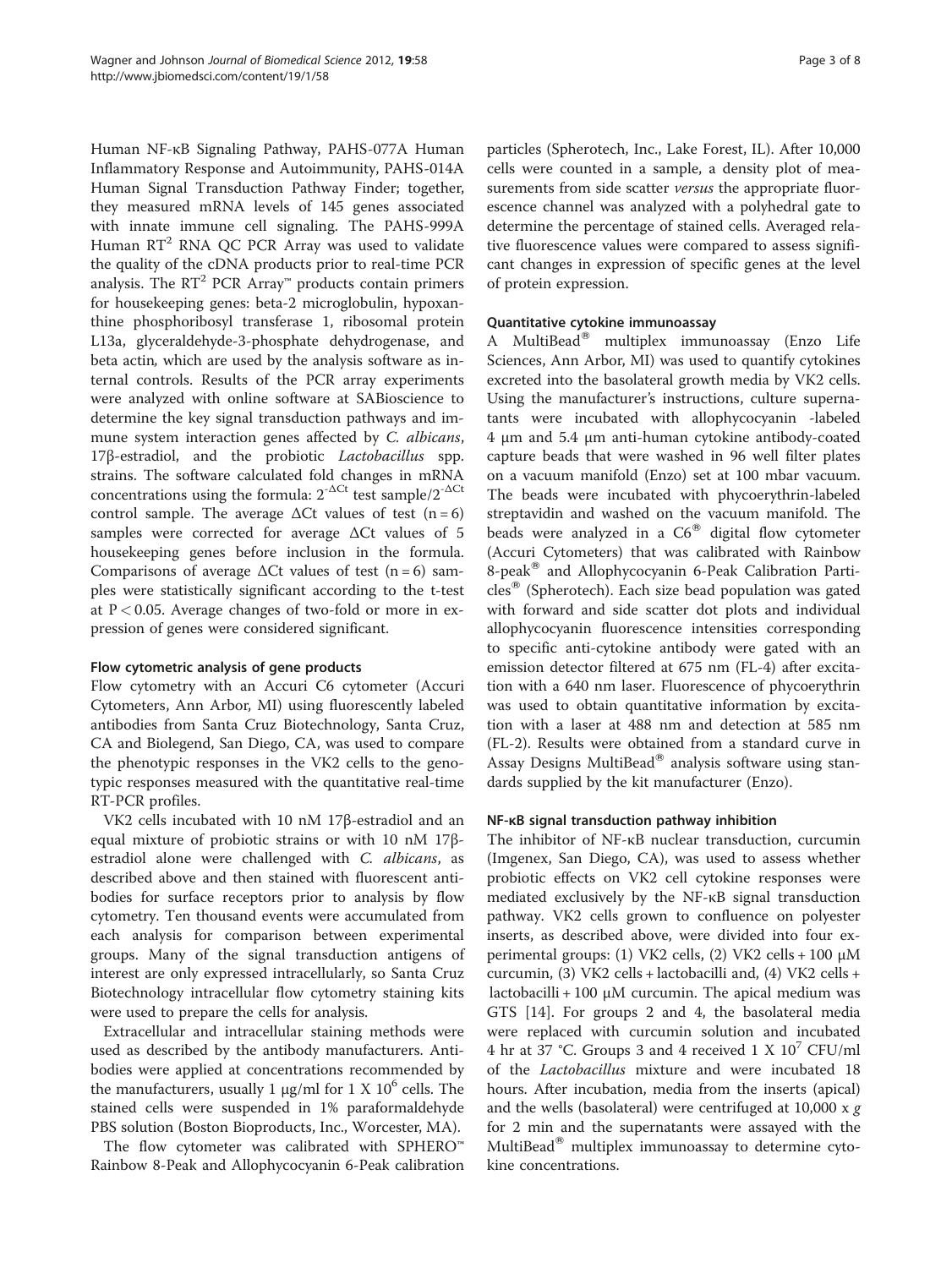#### Analysis of data

The mean fold differences in expression of genes detected by the  $RT<sup>2</sup>PCR$  arrays and curcumin inhibition of cytokine production assays from 6 independent experiments per treatment group were compared for statistical significance with the Repeated Measures One-Way Analysis of Variance and Newman-Keuls post tests [[15\]](#page-7-0) using Prism v. 5.0 software (GraphPad Software, San Diego, CA). Paired comparisons of flow cytometry and cytokine immunoassay data were made with paired t-tests in Prism v. 5.0 software to assess statistically significant differences. Statistical significance was defined as  $P < 0.05$ .

#### Results

#### Epithelial permeability, but not viability was affected by estrogen and microbes

The integrity of a VEC monolayer can be disturbed by hormones and microbial activity. The presence of C. albicans appeared to increase the TEER of the VEC monolayers of most samples, but the effect was not statistically significant (Figure 1). When 17β-estradiol was incubated with the cells alone, there was a significant increase in TEER, but when VK2 cells were treated with 17β-estradiol and C. albicans-challenged, the TEER values were significantly reduced (Figure 1). The probiotic lactobacilli did not significantly alter the TEER values of VK2 cells alone or modify the reduced TEER values of VK2 cells treated with 17β-estradiol and challenged with C. albicans (Figure 1). These results suggest that 17β-estradiol effects on C. albicans infectivity may damage the cell monolayer, rather than changes in tight junctions, leading to the reduced electrical resistance.





To test this, cell damage was assessed by LDH release into the basolateral medium. Infection of VK2 cell monolayers with *C. albicans* would be expected to cause some cell damage. Small amounts of LDH could be detected in the basolateral media from VK2 cell cultures. All the treatment groups (except C. albicans-challenged) appeared to have lower amounts of LDH in the basolateral media than VK2 cells cultured alone (Figure 2). This suggests that the treatments, including C. albicans contact did not induce necrosis of the VK2 cells.

Inflammatory gene expression responses by VK2 cells to C. albicans are influenced by 17β-estradiol and lactobacilli Receptors on epithelial cell surfaces detect microbes and convey the messages of detection through intracellular signal transduction pathways to nuclear transcription sites that code for response genes, such as cytokines. The expression of the genes involved in intracellular signal transduction may also be affected by cellular contact with microbes. In this study, real-time RT-PCR panels were used to measure differences in mRNA expression of microbial receptors and genes involved in intracellular and extracellular signal transduction. Table [1](#page-4-0) shows fold-change in expression of mRNA in VK2 cells after each treatment, as compared with the level of mRNA expression in untreated VK2 cell controls. Effects on mRNA concentrations from VK2 cells treated with C. albicans, 17β-estradiol, and probiotic lactobacilli alone or in combinations were compared for 2-fold or greater changes in expression between columns in the table. C. albicans infection significantly induced VK2 cell mRNA expression of the pro-inflammatory cytokine gene IL-6 and the ELK1 gene involved in pro-inflammatory signal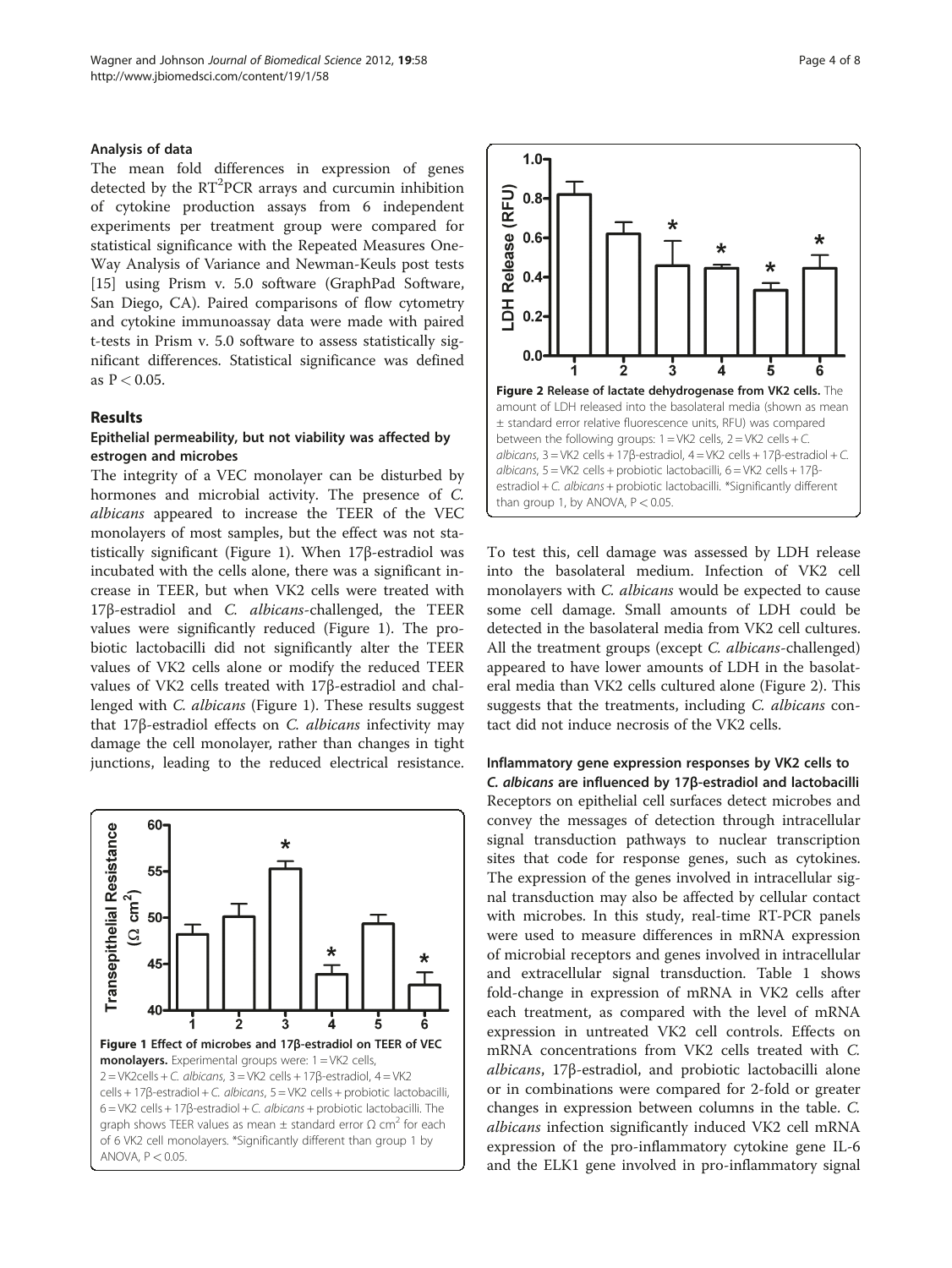<span id="page-4-0"></span>Table 1 Changes in expression of genes affected by experimental treatments

| <b>Gene mRNA/Function</b>                                        | Fold changes in mRNA<br>expression vs. control |  |                              |                               |                |
|------------------------------------------------------------------|------------------------------------------------|--|------------------------------|-------------------------------|----------------|
|                                                                  | Ca                                             |  | $E_2$ $Ca+E_2$               | Pb                            | $Ca + E2 + Pb$ |
| ELK1/Inflammatory<br>transcription factor                        |                                                |  |                              | $+ 2.49 - 3.06 + 1.59 - 4.46$ | $+1.09$        |
| Ikka/Induces NF-kB<br>nuclear translocation                      |                                                |  | $+1.68 - 1.70 + 1.09 - 2.68$ |                               | $-3.04$        |
| IL-1 $\alpha$ /Inflammatory cytokine - 1.64 - 2.46 - 1.39 + 2.93 |                                                |  |                              |                               | $+3.77$        |
| IL-1 $\beta$ /Inflammatory cytokine + 1.86 + 4.45 + 1.64 +36.18  |                                                |  |                              |                               | $+3.80$        |
| IL-6/Inflammatory cytokine $+2.36 - 1.74 + 1.16 - 1.35$          |                                                |  |                              |                               | $-1.01$        |
| IL-8/Inflammatory cytokine $+1.24 - 3.99 + 2.59 + 10.70$         |                                                |  |                              |                               | - 1.02         |
| TLR2/Inflammatory<br>receptor for microbes                       |                                                |  | $+1.10 - 1.39 - 2.33 - 1.22$ |                               | - 3.37         |
| TLR6/Inflammatory<br>receptor for microbes                       |                                                |  | $-1.09 - 5.64 - 1.93 - 2.94$ |                               | $-5.08$        |
| TNFa/Inflammatory cytokine + $1.85 - 9.32 + 1.37 - 5.78$         |                                                |  |                              |                               | $-6.78$        |

Fold changes in mRNA expression were derived from the average values of real-time PCR threshold concentrations ( $n = 6$ ,  $P < 0.05$  by t-test) for each gene of interest compared to housekeeping genes. Abbreviations: (Ca) C. albicans, (E2) 17β-estradiol, (Pb) probiotic lactobacilli, an equal mixture of L. rhamnosus GR-1 and L. reuteri RC-14.

transduction. The presence of 17β-estradiol alone induced VK2 cell expression of IL-1β, a pro-inflammatory response. VK2 cells responded differently to 17β-estradiol when *C. albicans* was not present, as they had reduced expression of ELK1, Iκκα, IL-1α, IL-6, IL-8, TLR6, and TNFα. It caused a 2-fold decrease in expression of TLR2 by C. albicans-infected VK2 cells (Table 1). 17β-estradiol also did not significantly alter expression of IL-1α, IL-1β, IL-6, IL8, or TNFα mRNA expression in C. albicansinfected VK2 cells.

Probiotic lactobacilli induced VK2 cell mRNA expression of the inflammatory cytokines IL-1α, IL-1β, and IL-8 (Table 1). Interestingly, IL-8 mRNA induction in VK2 cells by the lactobacilli was apparently blocked by 17β-

estradiol. The probiotic lactobacilli did not add to increased expression of any genes induced by C. albicans in the presence of 17β-estradiol. Expression of some pro-inflammatory genes was suppressed by the presence of the lactobacilli, including: ELK1, Iκκα, IL-6, TLR6, and TNFα (Table 1). The presence of probiotic lactobacilli suppressed C. albicans induction of ELK1, Iκκβ, and IL-6 in the presence of 17β-estradiol. Although 17βestradiol suppressed expression of pro-inflammatory genes in VK2 cells, it did not suppress expression of pro-inflammatory genes induced by C. albicans, which was a feature of probiotic lactobacilli. Some cytokine genes expressed by other types of cells, such as lymphocytes, were not observed to be expressed by VK2 cells, including: IL-2, IL-4, IL-10, and TGFβ. The expression profile in VK2 cells resulting from the influence of probiotic lactobacilli was mostly anti-inflammatory, but lactobacilli induced IL-1α and IL-1β mRNA expression, perhaps by an alternative signal transduction response pathway to NF-κB.

## Lactobacilli suppressed inflammatory signaling protein expression

Effects of probiotic bacteria on expression of some of the signaling molecules and cytokines were assessed at the level of protein expression in the cells by flow cytometry. Figure 3 shows a comparison of VK2 cells expression of signal transduction proteins after incubation with C. albicans and 17β-estradiol with VK2 cells incubated with the probiotic lactobacilli, C. albicans, and 17βestradiol. As with mRNA expression, the expression of pro-inflammatory proteins was suppressed by lactobacilli. Figure 3 shows that expression of C. albicans-inducible ELK1, and Iκκβ was suppressed by the probiotic lactobacilli. It also shows that VK2 cell expression of other inflammatory proteins, TLR2, TLR6, Iκκα, and TNFα that were not significantly induced by C. albicans were decreased by the lactobacilli.

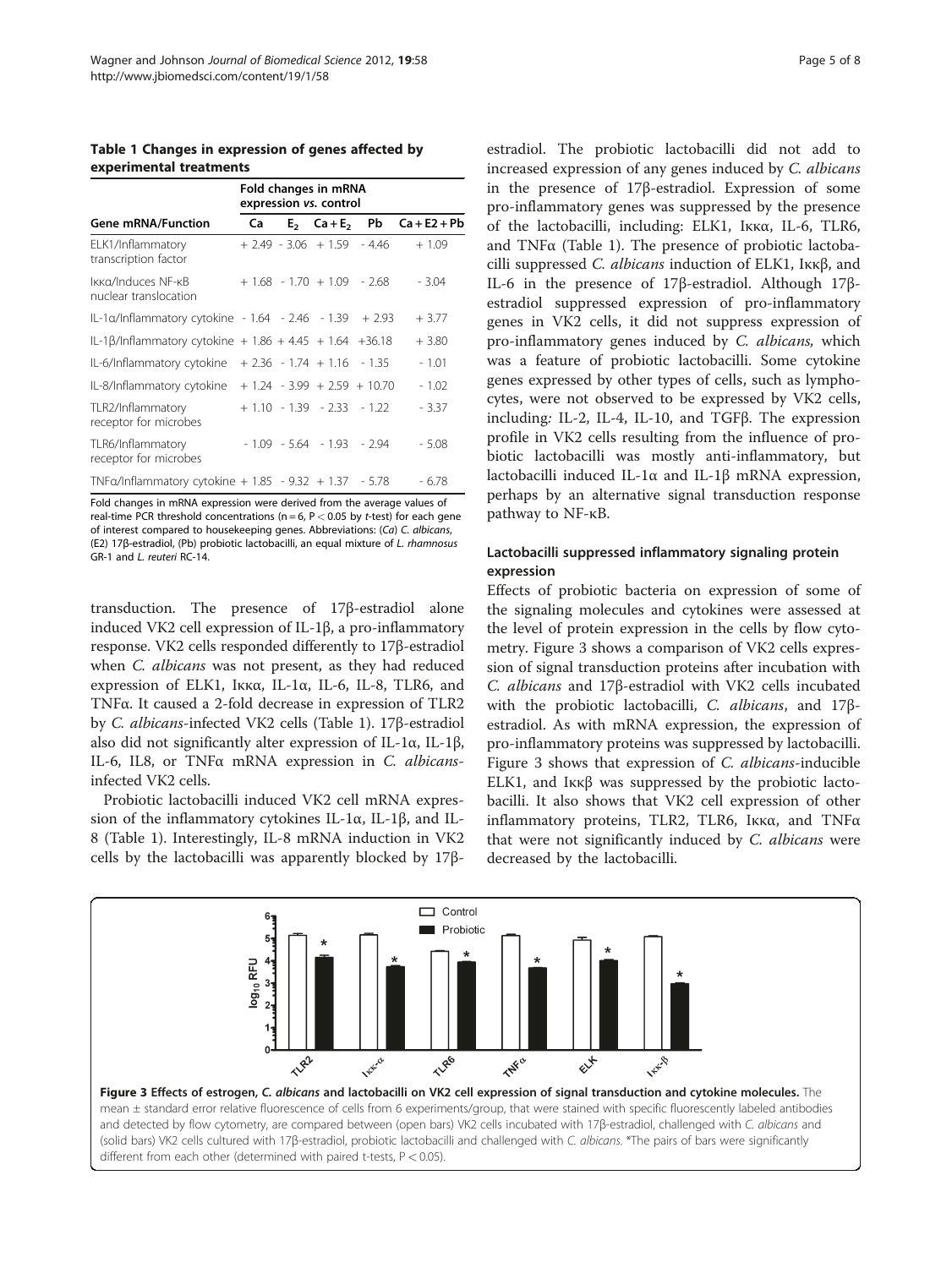# Probiotic lactobacilli modulated VK2 cell secretion of immune cell recruitment cytokines

Since mRNA expression levels of inflammatory cytokines were affected by 17β-estradiol and probiotic lactobacilli, concentrations of those cytokines secreted into the basolateral growth medium by VK2 cells were measured with a quantitative multiplex immunoassay. The VK2 cells did not secrete detectable levels of IFN-γ, RANTES, IL-2, IL-4, IL-5, IL-10, or IL-17. The presence of 10 nM 17β-estradiol caused C. albicans-infected VK2 cells to secrete significantly more IL-8 from 487 ± 33 pg/ml to 1057 ± 117 pg/ml. This 17β-estradiolinduced expression of IL-8 in C. albicans-infected VK2 cells appeared to be blocked by probiotic lactobacilli (Figure 4). Probiotic lactobacilli significantly increased IL-1α secretion, but not IL-1β secretion by VK2 cells in the presence of 17β-estradiol and C. albicans (Figure 4). This effect was not inhibited by curcumin, suggesting that NF-κB signaling was not necessary to mediate these changes in expression of IL-1 $\alpha$  (Figure 5). The probiotic lactobacilli alone significantly decreased C. albicansinduced secretion of IL-13 by VK2 cells (Figure 4), which was also affected by curcumin; and thus, under NF-κB-mediated regulation (Figure 5). There were no significant effects of lactobacilli on VK2 cell secretion of IL-6 (Figure 4).

#### **Discussion**

Vaginal epithelial cells have the capacity to respond to an encounter with C. albicans by production of proinflammatory cytokines that can recruit host defenses to the infected tissue [\[9](#page-7-0)]. The influx of inflammatory cells





results in local tissue damage that contributes to the morbidity of vaginal yeast infections. A review of clinical trials with lactobacilli to treat VVC currently reveals a lack of efficacy in curing C. albicans infections [\[16](#page-7-0)]. Wira, et al. [\[10](#page-7-0)], suggest that specific strains, like L. rhamnosus GR-1 and L. reuteri RC-14, may show some promise for treatment, but larger clinical studies are needed to know for sure.

Even if they do not cure VVC, the probiotic lactobacilli, L. rhamnosus GR-1 and L. reuteri RC-14, reduce the symptoms of vaginal yeast infections in conjunction with fluconazole treatment [[17\]](#page-7-0). This suggests that there could be a host response effect by these strains beyond their role in colonization resistance. The present study was conducted to determine if there is a mechanism by which pro-inflammatory VK2 cell responses to *C. albi*cans are affected by these Lactobacillus spp. strains. Since estrogen plays a critical role in the pathogenesis of VVC, the role of estrogen in the VK2 cell response to C. albicans was also evaluated.

Vaginal epithelial cells may detect C. albicans surface molecules with Toll-like receptors TLR2 and TLR4 [\[8](#page-7-0)], and possibly TLR6 [\[9,18\]](#page-7-0), which signal through the NFκB signal transduction pathway to initiate transcription of mRNA for pro-inflammatory cytokines. In the present study, probiotic bacteria suppressed expression of genes associated with the NF-κB signal transduction pathway and expression of TNFα and IL-8 mRNA in C. albicansinfected VK2 cells. Expression of TLR2 and TLR6 were induced in VK2 cells by contact with *C. albicans*, which has also been observed in normal human gingival epithelial cells infected with *Candida famata* [\[19](#page-7-0)]. These receptors appear to be important for epithelial cell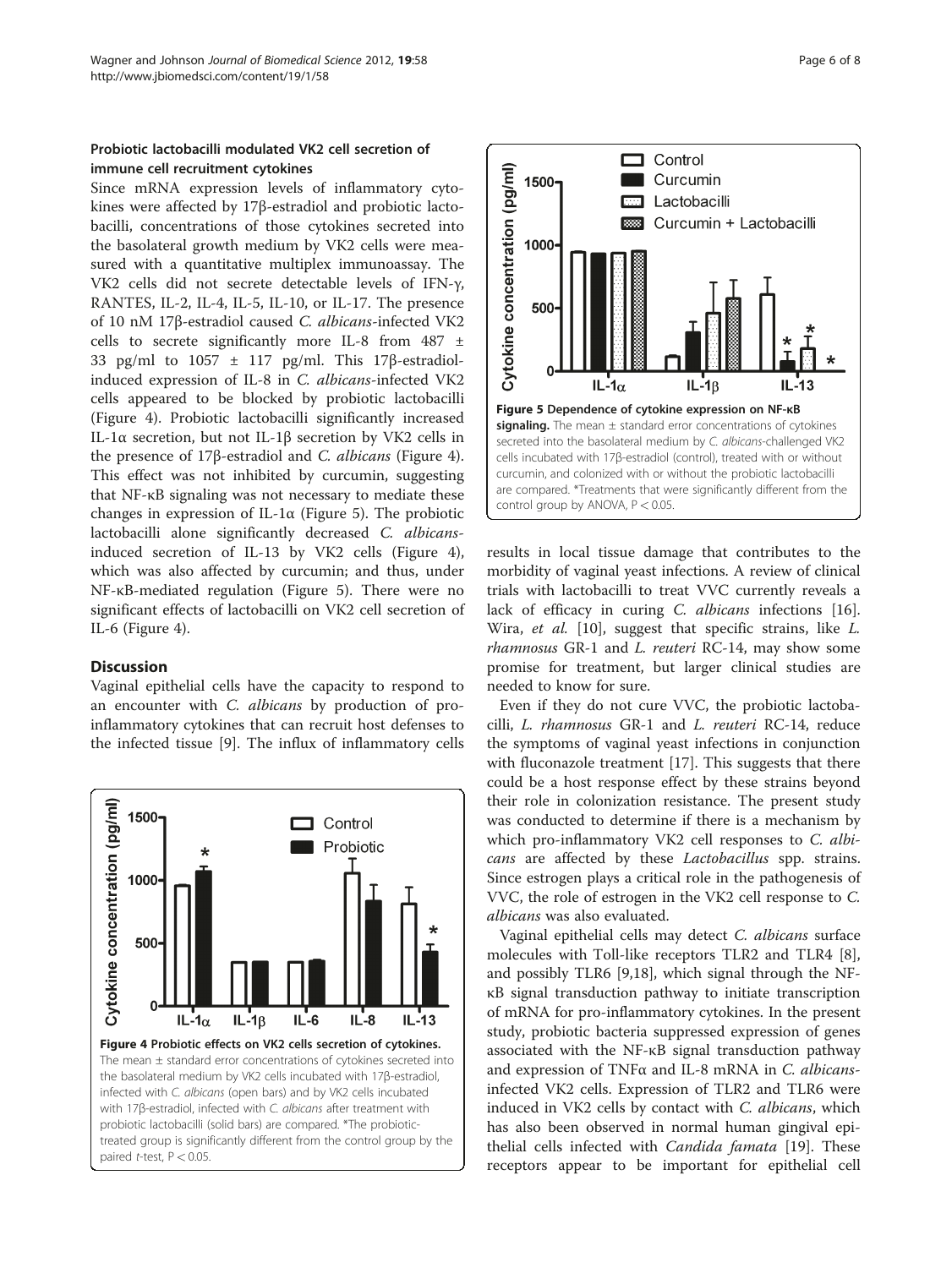recognition of C. albicans. 17β-estradiol decreased TLR2 and TLR6 expression by VK2 cells, suggesting that the hormone might leave cells less able to respond to the presence of C. albicans through production of immune recruitment cytokines. The presence of the probiotic lactobacilli also decreased TLR2 and TLR6 mRNA.

Since Toll-like receptors activate proinflammatory cytokine production via the NF-κB signal transduction pathway [\[8,9](#page-7-0)], it seemed pertinent to observe how expression of genes involved in this pathway and the cytokines they induce were affected by C. albicans, estrogen, and the probiotic lactobacilli. The increased VK2 cell expression of NF-κB-associated genes and cytokines ELK1, Iκκβ, IL-6, and TNFα by C. albicans challenge is consistent with induction of the TLR2/6-mediated transduction of signals through the NF-κB pathway to produce inflammatory signals, e.g., IL6 and TNFα.

Vaginal epithelial cells appear to have the capacity to produce a number of different cytokines that can recruit innate and adaptive immune responses. For example, antigens from C. albicans induce vaginal epithelial cell line A431 production of inflammatory cytokines: IL-1α, IL-1β, IL-6, IL-8, IL-10, GM-CSF, IFNγ, and TNFα [\[12](#page-7-0)]. In our present study, the VK2 (E6/E7) cell line produced measurable amounts of IL-1α, IL-1β, IL-6, IL-8, and TNFα, but not IFNγ and IL-10 when challenged with C. albicans. IL-13 was also detected by immunoassay. Therefore, this cell line is capable of producing cytokines that can recruit innate immunity but not IFNγ and IL-10, which are mostly produced by lymphocytes. Experiments conducted with the same VK2 cell line and Lactobacillus spp. strains as the present study reported stimulation of IL-1α expression by C. albicans challenge, but not after subsequent challenge with the lactobacilli [[20\]](#page-7-0). The latter study reported an increase in IL-8 expression by VK2 cells when the lactobacilli were present, which is what our present study shows in the absence of 17β-estradiol. VK2 cells responded differently to 17βestradiol when C. albicans was not present, as they had increased expression of IL-1β and reduced expression of IL-8, suggesting a complicated regulatory process during the simultaneous influence of C. albicans and estrogen. Experimental examples show the complexity of C. albicans surface molecules and estrogen effects on cytokine production. It is known that bacterial surface molecules induce IL-1 $\beta$ , IL-6, and IL-8 in vaginal secretions [\[21](#page-7-0)]. C. albicans surface molecules induce Il-8 and TNFα mRNA by vaginal epithelial cells, which store translated cytokine proteins for secretion in a temporally dissociated manner [\[8](#page-7-0)]. This may explain why our experiments did not show increased amounts of IL-1β and IL-8 in the supernatants from VK2 cells with mRNA induction. Estrogen differentially regulates expression of 3000 genes in the vaginal epithelium, including the repression

of IL-8 [[22\]](#page-7-0). In polarized uterine epithelial cells, estradiol represses poly (I:C)-induced expression of IL-8 and reverses IL-1β induction of TNFα and IL-8 expression [[23\]](#page-7-0). Similar experiments have not been described for vaginal epithelial cells until the present study.

The probiotic lactobacilli suppressed expression of NF-κB pathway-associated genes Iκκα, and ELK1, which were induced by C. albicans infection of the VK2 cells. They also inhibited the additive effect of 17β-estradiol on C. albicans-induced TNFα. These results support the role of C. albicans acting through Toll-like receptors and the NF-κB signal transduction pathway in VK2 cells to activate expression of inflammatory cytokines, which is suppressed by the presence of probiotic lactobacilli. Although the probiotic lactobacilli appear to suppress proinflammatory responses, their presence is associated with increased VK2 cell expression of IL-1α and IL-1β, which can recruit cellular mediators of immunity. The pro-inflammatory cytokines IL-1α and IL-1β were expressed in greater amounts as a result of the probiotic bacteria and their expression was not abrogated by the NF-κB pathway inhibitor, curcumin. An alternative signal transduction response pathway to NF-κB, such as the MAPK pathway via the AP-1 transcription factor, could elicit an immunological cell recruitment response to C. albicans. It has been shown that IL-1β is involved in the stimulation of β-defensin expression by esophageal epithelial cells in *Candida* esophagitis via both the NF-κB and MAPK/AP-1 signal transduction pathways [[24\]](#page-7-0). The conclusion based on these results is that probiotic lactobacilli suppress the TLR2/6-initiated NFκB-mediated induction of some pro-inflammatory cytokines, while stimulating another signal transduction pathway that induces IL-1α and IL-1β expression. The importance of IL-1β in stimulating an anti-Candida spp. response is exemplified by the apparent implementation of multiple signal transduction pathways for induction of its expression.

#### Conclusions

The L. rhamnosus GR-1 and L. reuteri RC-14 strains are used in commercial probiotic products for maintenance of vaginal health. The present study agrees with other studies, including *in vivo* studies [[1\]](#page-7-0), that they inhibit infectivity of C. albicans, the major cause of vulvovaginal candidiasis. The results of this present study show that L. rhamnosus GR-1 and L. reuteri RC-14 may directly influence the way vaginal epithelial cells respond to C. albicans infections and how host defenses are recruited to the vaginal mucosa. Perhaps, the major influence on the vaginal epithelial cells from the lactobacilli is to direct the recruitment of a better host response to the site of C. albicans infection, one that limits damage from excessive inflammation but not the cell-mediated immune